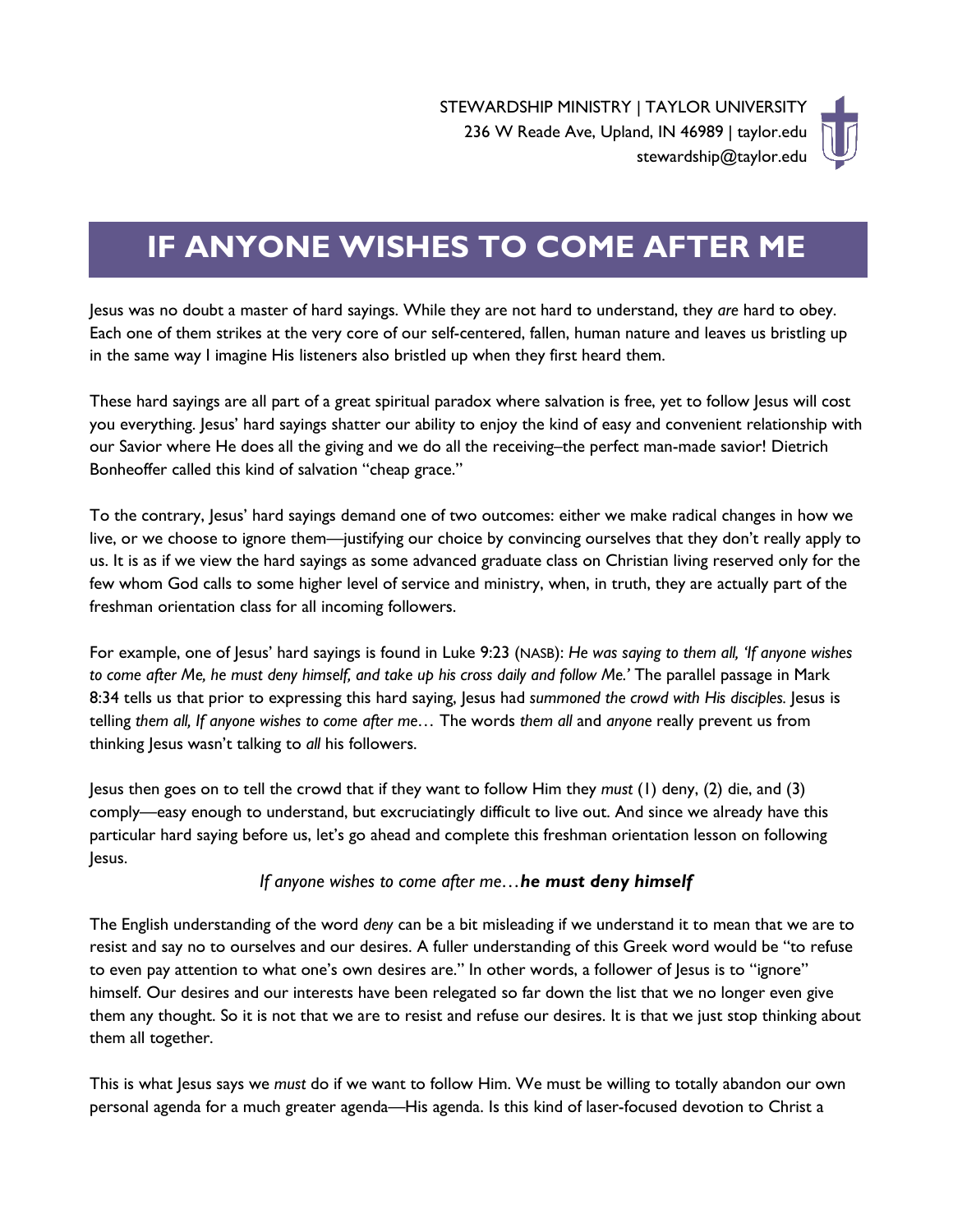characteristic of your relationship with Him? Is He such a supreme priority in your life that nothing else matters? After more fully considering this *deny himself* requirement, do you still want to follow Jesus?

### *If anyone wishes to come after me, he must…take up his cross daily*

For the Jews in Jesus' day, the imagery of a cross was extremely graphic. They likely had all seen, at one time or another, Rome using the cross as a cruel instrument of torture and death. If they did not already carry this image in their minds, it would soon be indelibly seared into their consciousness as they watched Jesus himself take up His own cross to voluntarily yield to a brutal and bloody death.

The cross is such a striking image that it leaves no "wiggle room" to negotiate anything but absolute commitment. Jesus is, in every sense, inviting us to come and die with Him. The fact is, there are actually *three* different kinds of death a follower of Jesus must be prepared to accept as part of the "deal." The first two are mandatory for all believers. The third is a "privilege" that millions of His followers have experienced through the ages. Here are the three deaths.

*Death to Sin*: Death is the entry point into the Kingdom. Paul makes this clear in Romans 6:6-7 (NIV)*, For we know that our old self was crucified with him so that the body ruled by sin might be done away with, that we should no longer be slaves to sin—because anyone who has died has been set free from sin.* Baptism symbolizes this death [\(Romans 6:3\)](http://www.biblegateway.com/passage/?search=romans%206:2&version=NASB) that provides us the way of escape from an even greater eternal death later.

*Death in Surrender*: Those who are spiritually raised from the dead must also die in a second way. This death comes in allowing someone outside of ourselves to take possession of our lives. Paul says it this way in Galatians 2:20 (NASB), *I have been crucified with Christ; and it is no longer I who live, but Christ lives in me; and the life which I now live in the flesh I live by faith in the Son of God.* Can we say with Paul, *it is no longer I who live?* We must recognize that this is a daily surrender. Each day, we awake to acknowledge that we do not live, but Christ lives in us.

*Death by Martyrdom*: In our insulated world, even the thought of being put to death for our faith seems unfathomable. However, a new book entitled *The New Persecuted* reports that in the two millennia of Christian history about 70 million believers have been martyred for their faith. And now the shocker: of these 70 million martyrs, 45.5 million of them—a full 65%—have been martyred in just the last 100 years.

Persecution and martyrdom of Christians is on the rise. In anticipation of what may someday happen even here in America, we ought to heed the words of the Apostle John in Revelation 2:10, *Do not fear what you are about to suffer….Be faithful unto death.* For many decades, I understood this phrase *be faithful unto death* to mean that I needed to be faithful for the rest of my life—until I grew old and died. But that is *not* what John is talking about. He is telling us that we need to be faithful even to the point of being put to death for our faith.

The disciple Thomas unfortunately had one moment of weak faith in his following Jesus, and for the rest of time he has sadly been labeled "Doubting Thomas." But there is another story about Thomas that should encourage and inspire us to want to follow Jesus like he did.

In John 10-11, Jesus and the disciples had just fled Jerusalem and Judea because the Jews were trying to kill Jesus. While they were away, word came to Jesus that Lazarus was sick, so Jesus told the disciples that He needed to return to Judea to see Lazarus. The disciples pleaded with Jesus not to go, reminding Him that they